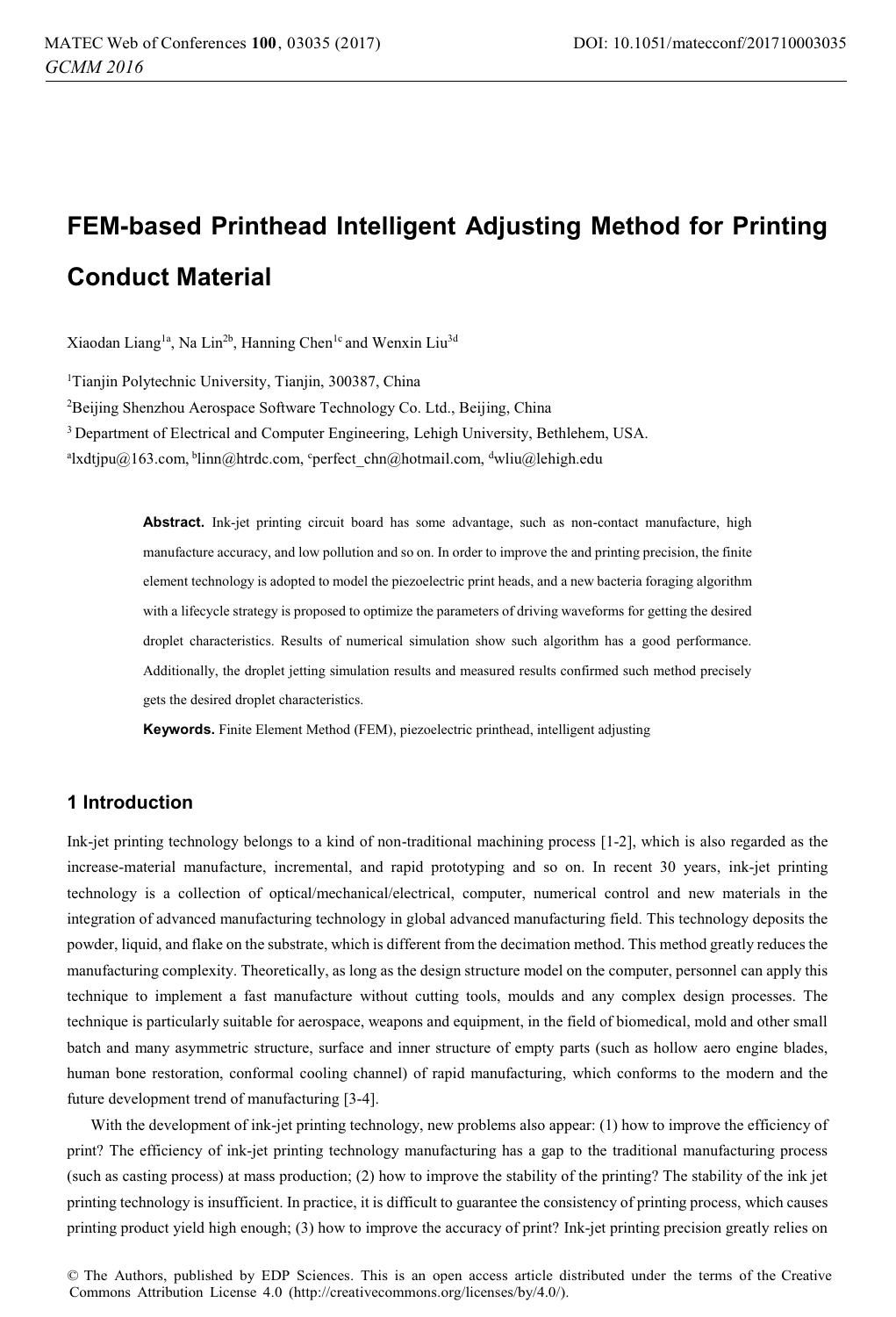the precision of the printhead. In terms of the present obtained industrial printhead, the adjustable range is very large, which has a lot of room to improve.

At present, in view of the above issues, in project, a kind of effective way is to optimize the choice of the working state of the printhead [5-8]: (1) improving print nozzle jet frequency and printing efficiency; (2) improving roundness of droplet ejected out of nozzle and enhancing the fault tolerance of printhead; (3) reducing the droplet volume ejected out of printhead and improving the print resolution. So it is need to control printhead to improve the print quality.

In this paper, we propose a new printhead intelligent adjusting method, which adopts the finite element method (FEM) to simulate the piezoelectric printhead jetting process. In order to improve the optimization efficiency, a new bacteria foraging algorithm with a lifecycle strategy is proposed to optimize the parameters of driving waveforms for getting the desired droplet characteristics.

The rest of this paper is organized as follows: In Section 2, the structure and working principle of piezoelectric printhead are introduced. The FEM-based intelligent adjustment system is described in Section 3. The bacteria foraging algorithm with a lifecycle strategy is proposed in Section 4. Section 5 demonstrates the simulation and experimental results. Finally, concluding remarks are collected in Section 6.



**Fig. 1.** Structure of Piezoelectric Printhead.

### **2 Piezoelectric Printhead**

In this paper, the investigated printhead is KM series IJ Head of Konica. This is a typical piezoelectric (PZT) printhead. This kind of printhead has two arrays of nozzles in parallel. The structure of piezoelectric printhead is shown in Figure 1. Due to the need to spray printing ink mostly in high viscosity, it is necessary to heat the ink for decreasing ink viscosity. From Fig. 1, it is obvious that the nozzle has a reservoirwith a relatively large space; such design can effectiivly suppress the redundancy in ink-jet behavior after droplet jetting. The knitting filter can filter most of bubbles, particles pollution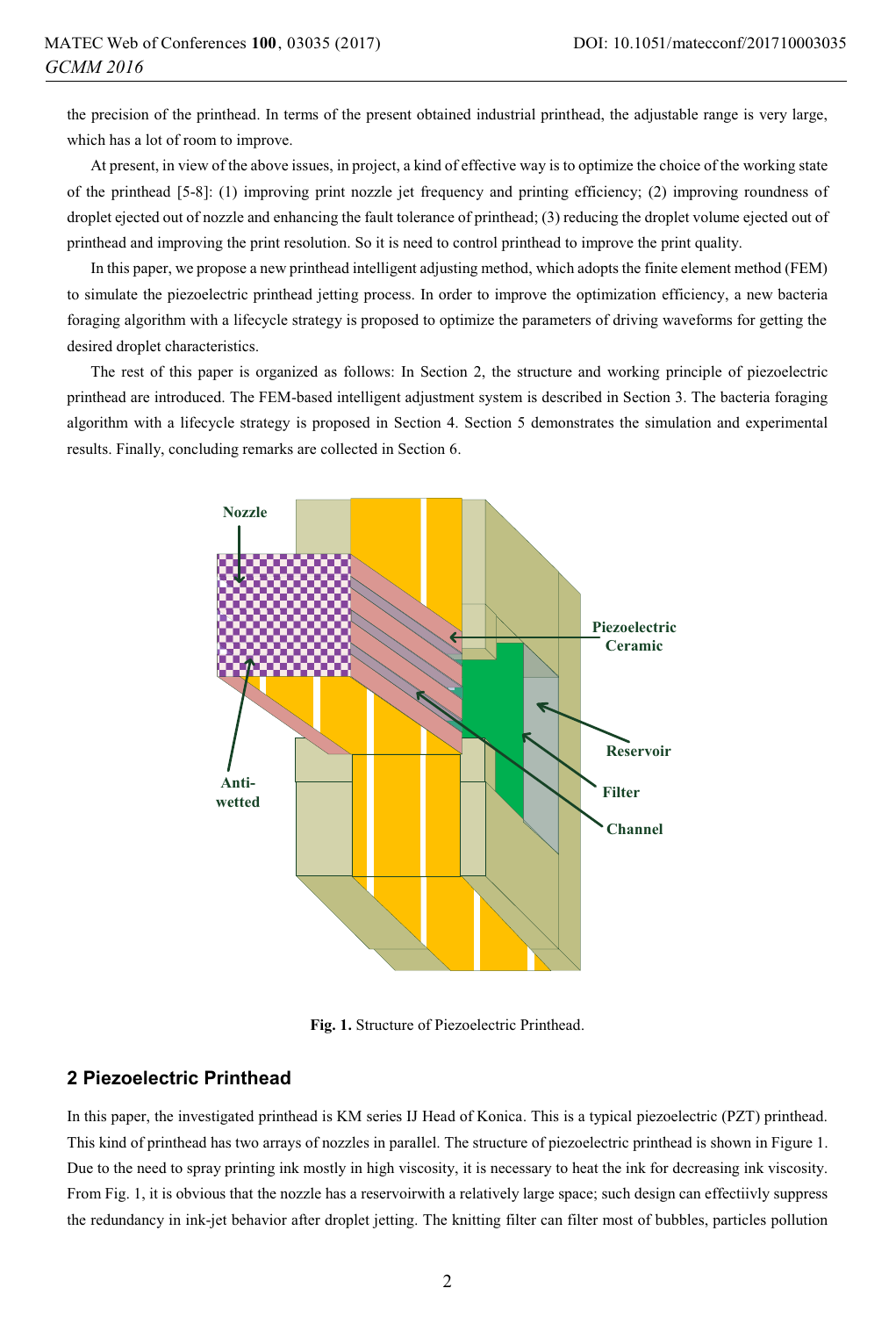and large diameter particles to avoid them into ink channel, even to plug nozzle. Electric field on external electrode, making piezoelectric element deformation occurred. The change of the piezoelectric ceramic in ink channel generates pressure wave, and then pressure wave from the ink spreads to connect channel, through a narrow neck spreads to the spray hole, eventually forming droplets. Anti-wetted surface is to prevent the residual in the droplets on the surface of the nozzle clogging the nozzle.



**Fig. 2.** Working principle of piezoelectric ink-jet printhead.

Figure 2 shows the cross-sectional schematic diagram of the ink channel. Ink channel length is greater than the diameter of the nozzle in the right hand side, and much smaller than the left side for the ink well geometry size. Figure 2 also shows a positive voltage applied to piezoelectric ceramics in trapezoidal wave when the pressure changes channel in the diagram.

#### **3 FEM-based Intelligent Adjustment System**

This research adopts the Finite Element Method (FEM) to simulate the working state of printheads. Finite element method is a kind of efficient and commonly used numerical method. Scientific computing, often need to solve all kinds of differential equation, and many general is hard to get the analytical solution of differential equation.Using the finite element method, the differential equation discretizes after programming with computer aided solution. At present, the widely used finite element analysis has been successfully applied to the fluid mechanics, electromagnetic mechanics, and structure mechanics calculation and so on. Using ANSYS and COMSOL finite element software for simulation, the preparatory design stage replaces the experimental testing for cost savings.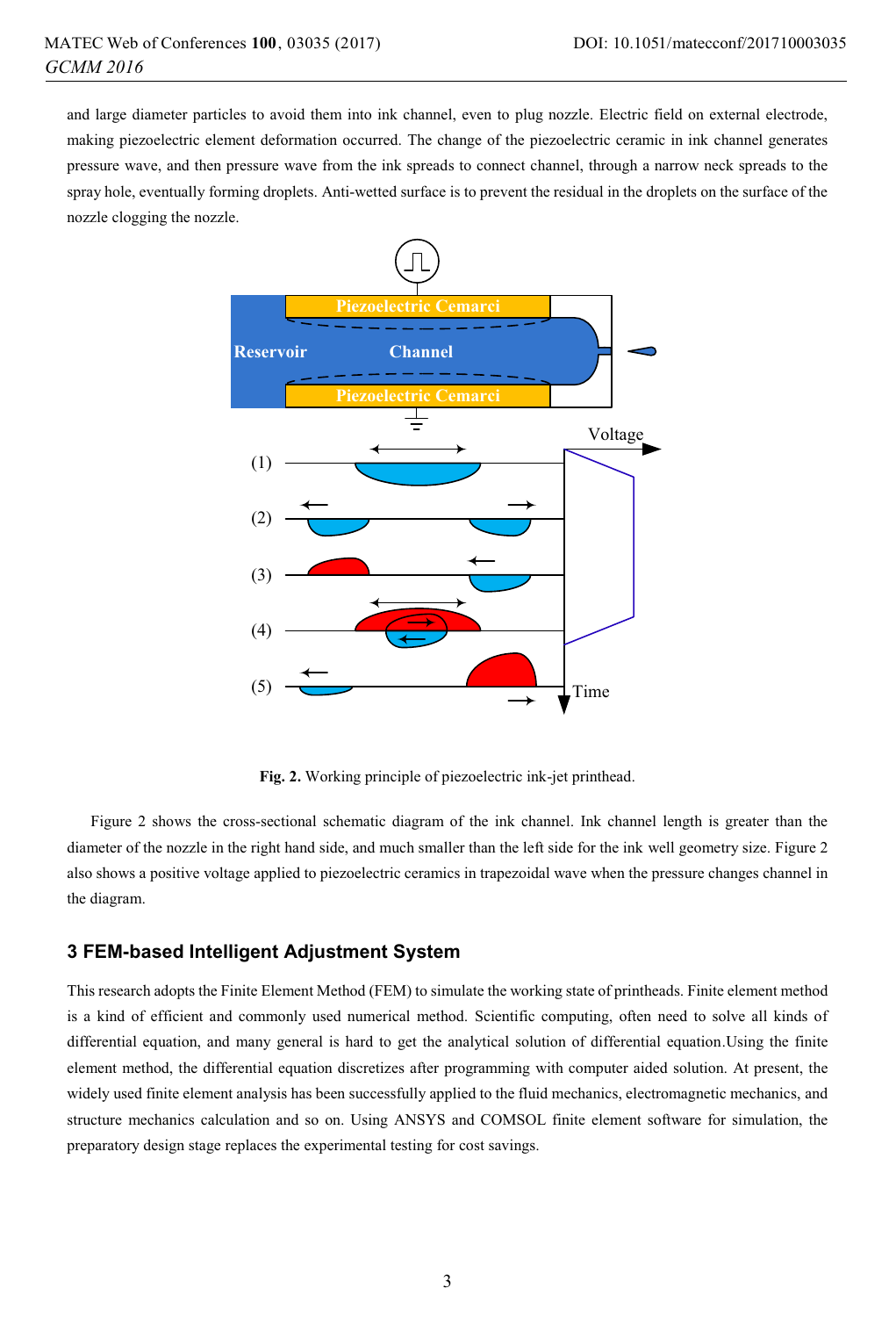

**Fig.3.** The simulation framework of jetting state.

This study sets a simulation framework of the printheand nozzle jetting state, as shown in Figure 3. Matlab script file generates the script file to drive FLUENT. The pressure generated by the intelligent optimization algorithm for FLUENT boundary configuration file is generated, too. The FLUENT software simulates the jetting process out of the nozzle according to the script files and configuration files, and generates the simulation results. According to preset evaluation standard, the fitness value is returned to the Matlab. According to the return of fitness value and the current waveform of driving parameter vector, intelligent algorithm generates the next generation of individuals, which drives the next cycle until the termination conditions meeting.

#### **4 Bacteria Foraging Algorithm with a Lifecycle Strategy**

The E. coli bacteria is one of the earliest bacteria which has been researched.Passino proposed the Bacterial ForagingOptimization (BFO) algorithm. The main mechanisms of BFO are illustrated as three steps: Chemotaxis, Reproduction and Eliminate-Dispersal. However, the original BFO has some shortages: (1) dispersal, reproduction, andelimination each happens; after a certain amount of chemotaxis operations. The appropriatetime andmethod for dispersal and reproduction are important. Otherwise, the stability of thepopulation may be destroyed. (2) The tumble angles in the chemotactic phase are generatedrandomly. As a result, the algorithm is more like a random searching algorithm except it willtry further in better directions. The bacteria swarm lacks interaction between individuals. Good information carried by those individuals in higher nutritional are as cannot be sharedwith and utilized by other bacteria. (3) The swim step length in the original BFO algorithm isa constant. In most cases, the bacterium will run one more step if the position is better than itslast position. If the swim step is large at the end stage (e.g., larger than the distance betweenits current position and the optimal point), it will skip the optimal point repeatedly. This will make the bacteria hard to converge to the optimal point.

To improve the optimization ability of BFO algorithms, for each bacterium, we will decide it to reproduce, die, or migrate by certainconditions in the bacteria's lifecycle.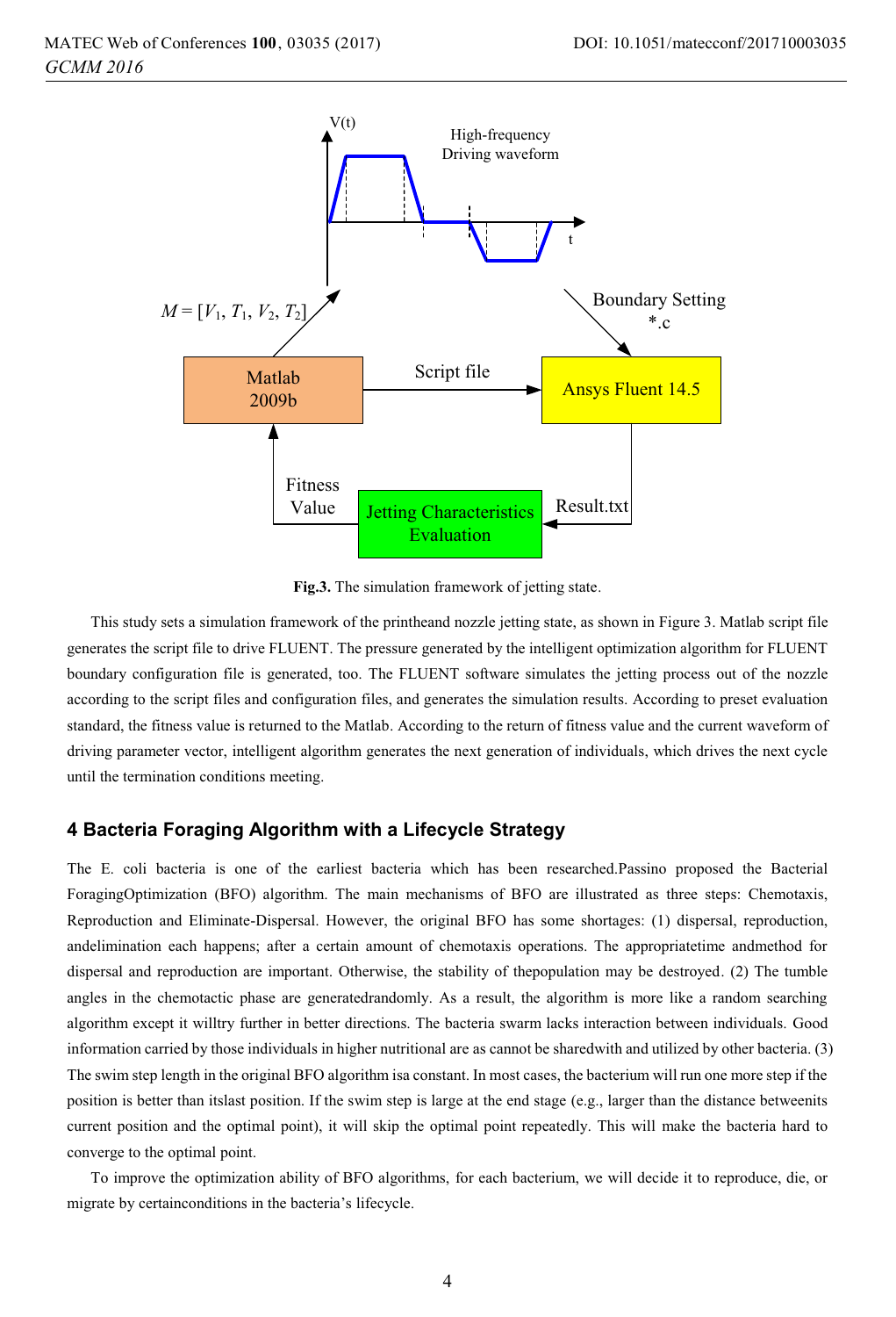We define the nutrient updating formula as Eq. 1. *Flast* represents the fitness ofthe bacterium's last position (for a minimum problem, fitness is larger when the functionvalue is smaller). In initialization stage, nutrients of all bacteria are zero.

$$
N(i) = \begin{cases} N(i) + 1 & \text{if } (F(i) > \text{Flat}) \\ N(i) - 1 & \text{if } (F(i) < \text{Flat}) \end{cases}
$$
 (1)

In initialization stage, nutrients of all bacteria are zero. In the bacterium'schemotactic processes, if the new position is better than the last one, it is regarded that the bacterium will gain nutrient from the environment and the nutrient is added by one. Otherwise, it loses nutrient in the searching process and its nutrient is reduced by one.

## **5 Results**

Lithium titanate solution (nanometer lithium titanate  $35 g + \text{alcohol } 750 \text{ ml} + \text{ethylene glycol } 250 \text{ ml}$ ) is choosen as test ink, its physical properties as shown in Table 1.

|     | Parameter                             | Unit        | Value        |
|-----|---------------------------------------|-------------|--------------|
| Ink | Free electrical capacitance, $\sigma$ | N/m         | $45*10^{-3}$ |
|     | Viscosity, $u$                        | $Kg/(m^*s)$ |              |
|     | Density, $\rho_0$                     | $Kg/m^3$    | $1.05*103$   |

**Table 1.** Physical characteristic of test ink.

At 50 ms after ejected droplet size, the speed of the front of droplet and the tail length as print nozzle are selected as the jet evaluationstates, and the evaluation function is as follows:

$$
F = m_1 * \frac{|V_S - V_G|}{V_G} + m_2 * \frac{|S_S - S_G|}{V_G} + m_3 * \frac{L}{D_{\text{Nozze}}}
$$
(2)

where  $V_G$  is the desired droplet velocity,  $V_S$  is the optimized droplet velocity,  $S_G$  is the desired droplet volume,  $S_S$  is the optimized droplet volume, *L* is the tail length,  $D_{\text{nozzle}}$  is the diameter of nozzle and  $m_1$ ,  $m_2$  and  $m_3$  are the user-defined weights.



**Fig. 4.** Jetting characteristics optimized by the improved BFO